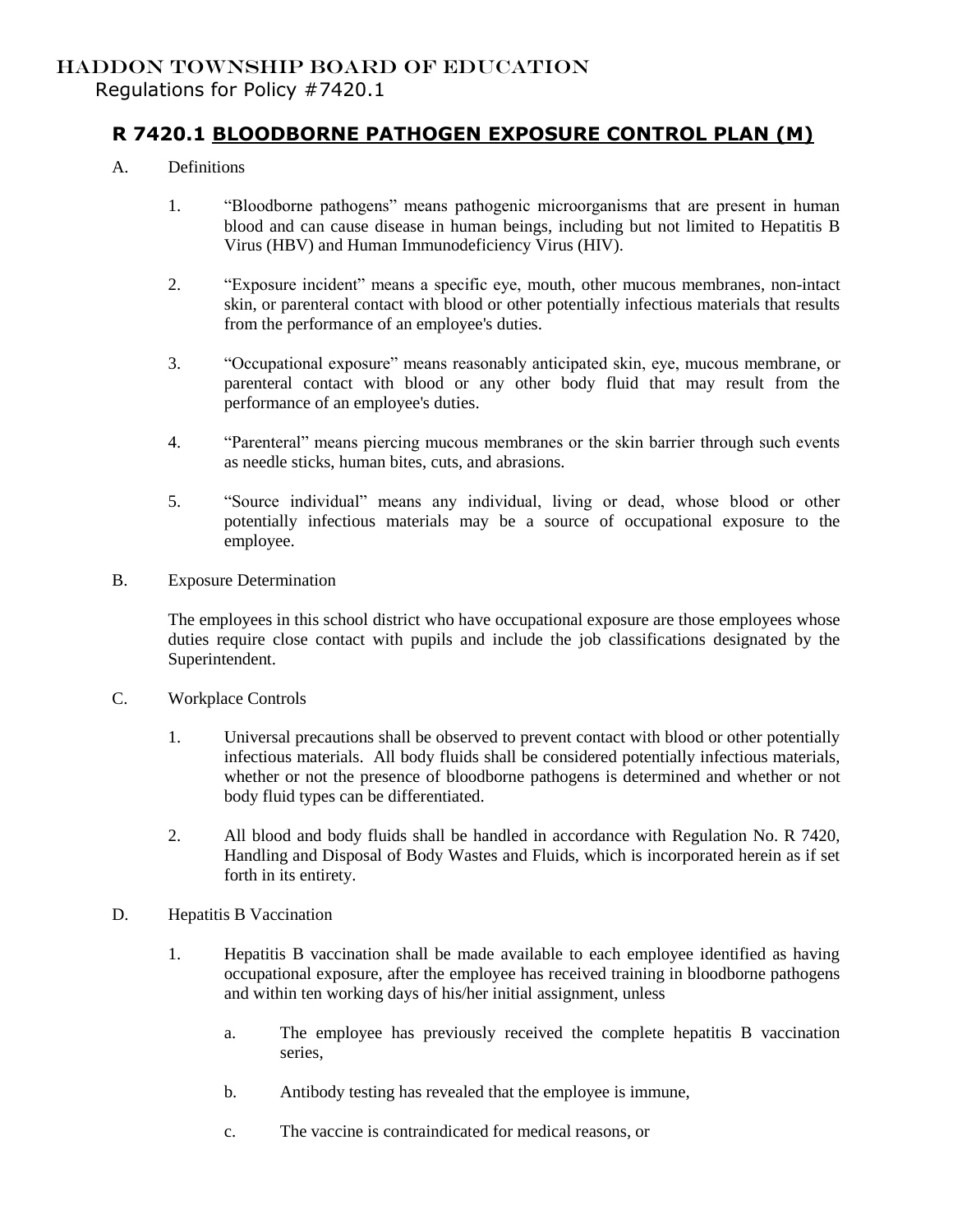- d. The employee declines to receive the vaccine and signs the required statement to that effect, except than an employee who has declined to receive the vaccine and later decides to receive it shall be again offered the vaccine.
- 2. Hepatitis vaccination shall be made available without cost to employees, at a reasonable time and place, under the supervision of a licensed physician or other licensed healthcare professional, and in accordance with recommendations of the U.S. Public Health Service current at the time of the vaccination.
- 3. All laboratory tests shall be conducted by an accredited laboratory at no cost to the employee.
- E. Post Exposure Evaluation and Follow-Up

Whenever an exposure incident is reported, the exposed employee shall be promptly offered a confidential medical evaluation and follow-up.

- 1. The route(s) of exposure and the circumstances under which exposure occurred shall be documented.
- 2. The identity of the source individual shall be documented, unless the Board establishes that identification is not feasible or is prohibited by state or federal law.
- 3. Unless the identified source individual's infection with HBV or HIV infection is already known, the identified source individual's blood shall be tested for HBV and HIV infectivity, provided that the source individual has consented to the test for HBV and HIV infectivity or when consent is not required by the law. When the source individual is already known to be infected with HBV or HIV, testing for the source individual's known HBV or HIV status need not be repeated.
- 4. The results of any blood testing of the source individual shall be made available to the exposed employee, and the employee shall be informed of all laws and regulations regarding disclosure of the identity and infectious status of the source individual.
- 5. The exposed employee's blood shall be collected as soon as possible after the exposure and on the employee's consent for HBV and HIV serological status. The employee may withhold consent for HIV serological testing for up to ninety days, during which his/her blood sample shall be preserved.
- 6. The exposed employee shall be offered post-exposure prophylaxis, when medically indicated, as recommended by the U.S. Public Health Service; counseling; and evaluation of any reported illnesses.
- F. Communication of Hazards to Employees

Any container that holds blood or other potentially infectious material shall be conspicuously labeled with a sign that its contents are a biohazard, in accordance with federal regulations. 29 C.F.R. 1910.1030(g).

- G. Training Program
	- 1. Employees with occupational exposure must participate in a training program, which shall be provided at no cost to the employee and during working hours.
	- 2. Employees shall receive training on their initial assignment to a position with occupational exposure within ninety days after the effective date of the exposure and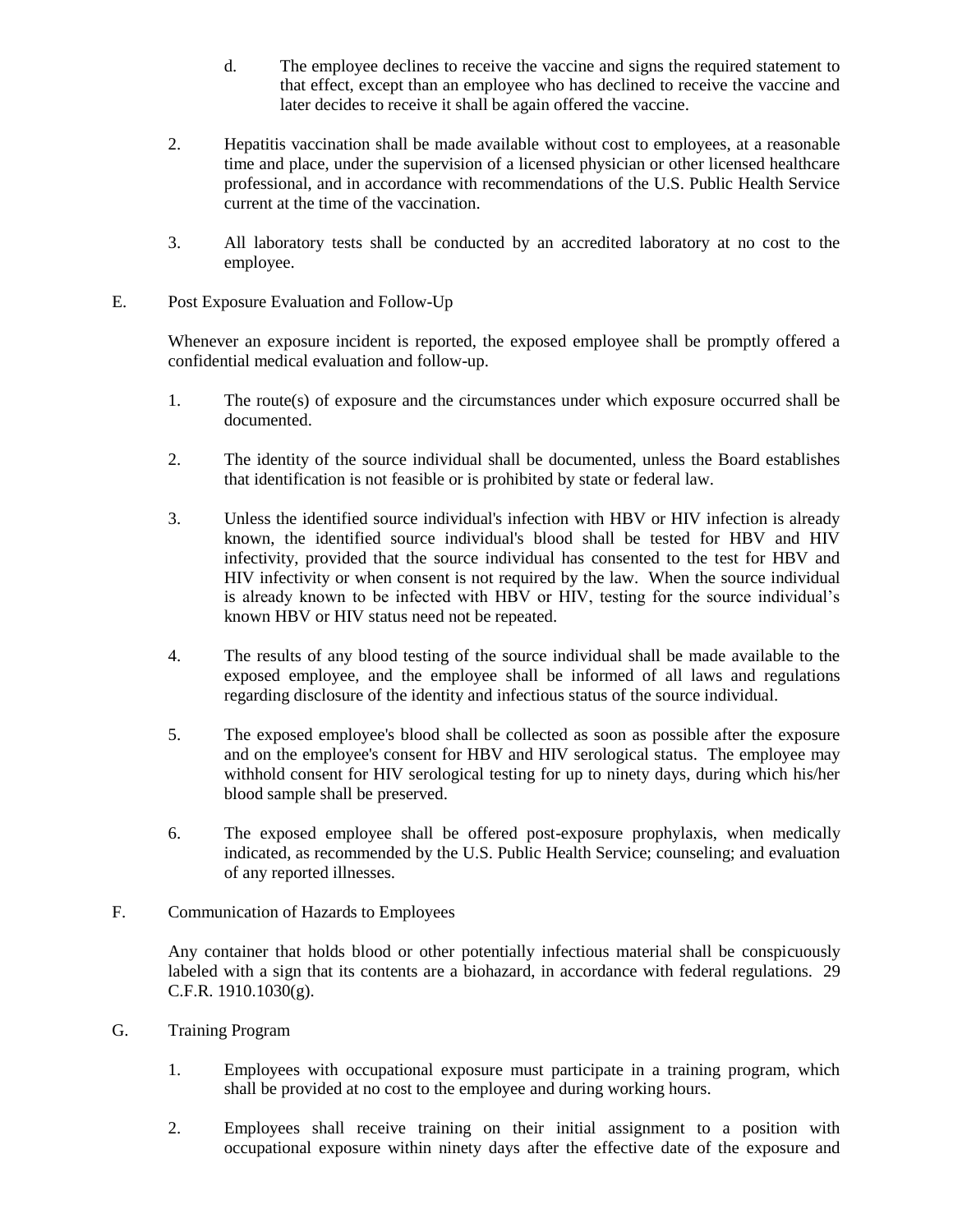annually thereafter. Employees shall also receive training whenever any modifications in the position affects exposure except that any such training may be limited to the new exposures created.

- 3. Training materials shall be appropriate in content and vocabulary to the educational level, literacy, and language of employees.
- 4. The training program shall include as a minimum:
	- a. An accessible copy of the OSHA regulation on bloodborne pathogens, 29 C.F.R. 1910.1030, and an explanation of its contents,
	- b. A general explanation of the epidemiology and symptoms of bloodborne diseases,
	- c. An explanation of the modes of transmission of bloodborne pathogens,
	- d. An explanation of this Exposure Control Plan and the means by which the employee can obtain a copy of the plan,
	- e. An explanation of the appropriate methods for recognizing tasks and other activities that may involve exposure to blood and other potentially infectious materials,
	- f. An explanation of the use and limitations of methods that will prevent or reduce exposure, including work practices and personal protective equipment,
	- g. Information on the types, proper use, location, removal, handling, decontamination, and disposal of personal protective equipment,
	- h. An explanation of the basis for selection of personal protective equipment,
	- i. Information on the hepatitis B vaccine, including information on its efficacy, safety, method of administration, the benefits of vaccination, and the free availability of the vaccine and vaccination,
	- j. Information on the appropriate actions to take and persons to contact in an emergency involving blood or other potentially infectious materials,
	- k. An explanation of the procedure to be followed if an exposure incident occurs, including the method of reporting that incident and the medical follow-up that will be made available,
	- l. Information on the post-exposure evaluation and follow-up that the employer is required to provide after an exposure incident,
	- m. Information regarding the labeling of biohazardous materials, and
	- n. An opportunity for interactive questions and answers with the person conducting the training session.
- 5. The person conducting the training shall be knowledgeable in the subject matter covered as it relates to the workplace that the training will address.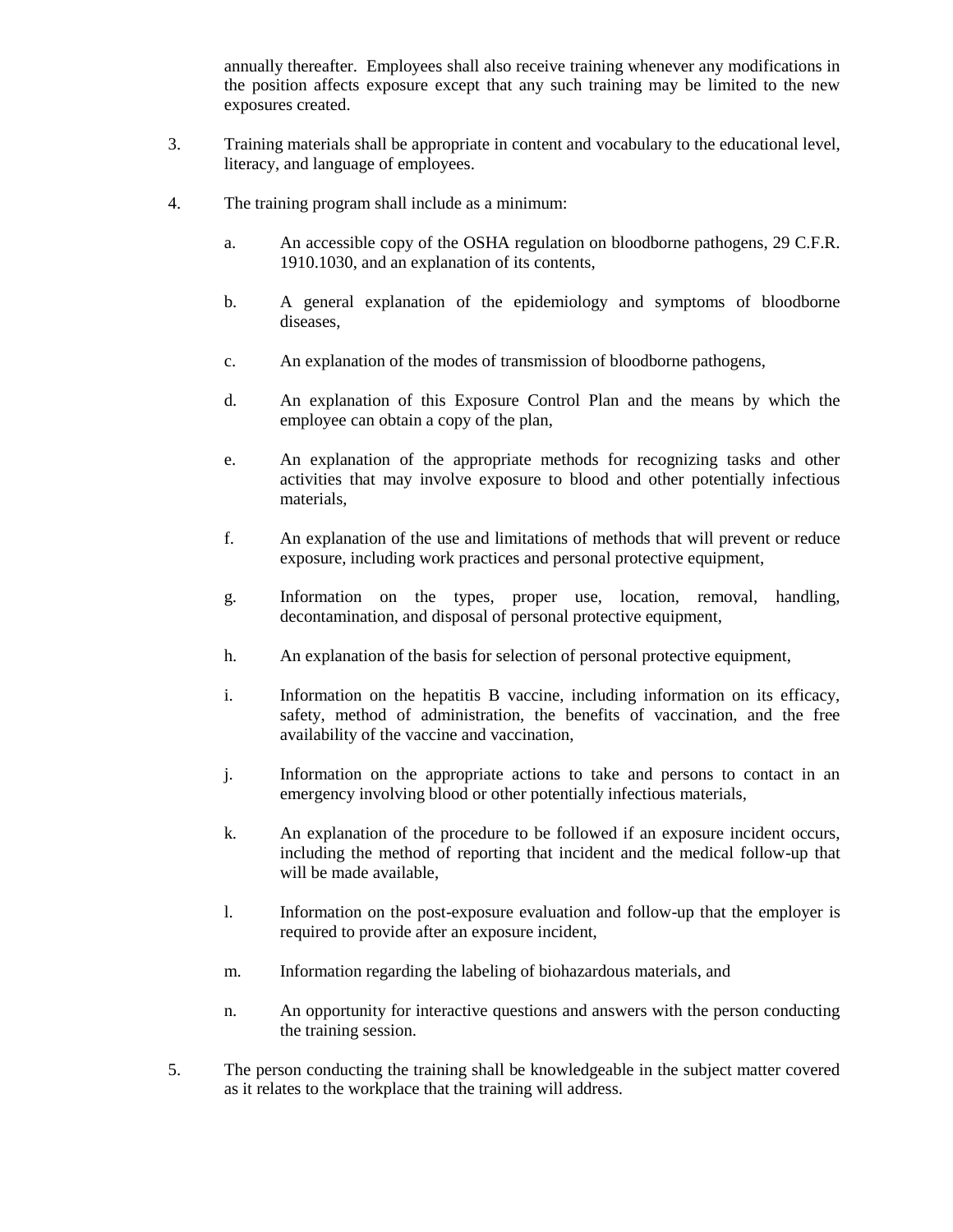## H. Recordkeeping

- 1. The district will establish and maintain an accurate medical record for each employee with occupational exposure in accordance with 29 CFR 1910.1020. The record shall include:
	- a. The name and social security number of the employee;
	- b. A copy of the employee's hepatitis B vaccination status including the dates of all the hepatitis B vaccinations and any medical records relative to the employee's ability to receive vaccinations required by Section D. of this regulation;
	- c. A copy of all results of examinations, medical testing, and follow-up procedures as required by Section E. of this Regulation;
	- d. The district's copy of the healthcare professional's written opinion as required by 29 C.F.R. 1910.1030 (f)5;
	- e. A copy of the information provided to the healthcare professional as required 29 C.F.R. 1910.1030 (f)(4)ii(B)(C) and (D);

The district shall ensure the employee's medical records required in Policy 7420 and this Regulation are kept confidential and are not disclosed or reported without the employee's express written consent to any person within or outside the workplace except as required by law; and

The medical records required in this section must be maintained by the district for at least the duration of employment of the employee plus thirty years in accordance with 29 CFR 1910.1020.

- 2. The district will maintain training records for three years from the date on which the training occurred. These records shall include:
	- a. The dates and contents or summary of the training sessions; and
	- b. The names and qualifications of persons conducting the training and the names and job titles of all persons attending the training sessions.
- 3. The district will ensure the training records required by this section of the Regulation be made available to authorized State and federal agencies, employees, and employee representatives upon request. Employee medical records required by this section of the Regulation shall be provided upon request for examination and copying to the subject employee, to anyone having written consent of the subject employee, and to authorized State and federal agencies in a accordance with State and federal laws.
- 4. The district shall comply with the requirements involving the transfer of records set forth in 29 CFR 1910.1020(h).
- 5. The district shall establish and maintain a sharps injury log for the recording of percutaneous injuries from contaminated sharps. The information in the log shall be recorded and maintained in such a manner as to protect the confidentiality of the injured employee. The log shall contain, at a minimum: the type and brand of device involved in the incident; the department or work area where the exposure incident occurred; and an explanation of how the incident occurred. This log shall be maintained for the period required by 29 CFR 1904.6.